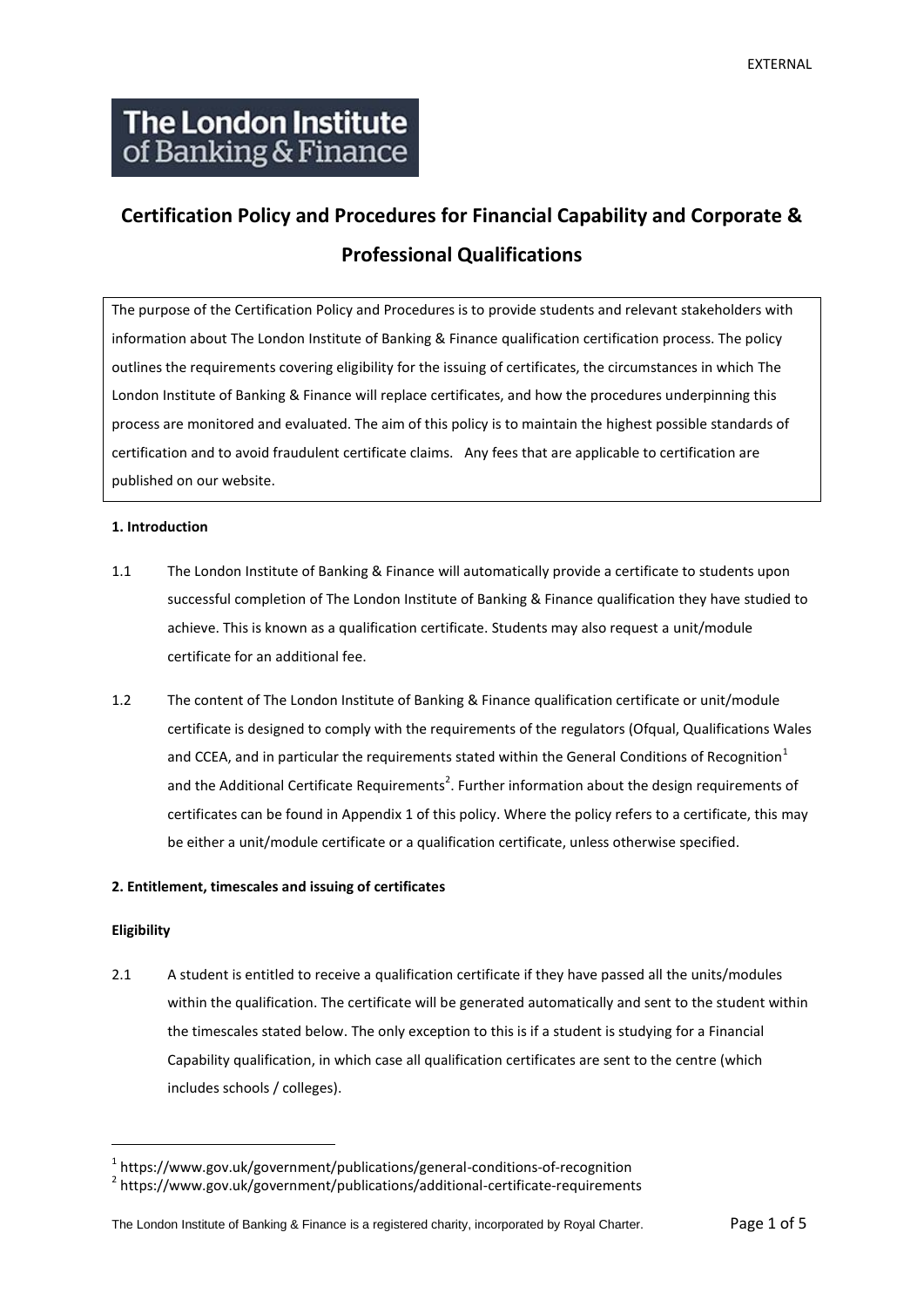2.2 A student or centre may request a unit/module certificate from The London Institute of Banking & Finance upon successful completion of a unit or a module within the qualification. This is an option only, and will not be generated automatically by The London Institute of Banking & Finance**.** Such a request will incur a fee to the student or centre.

#### **Timescales**

- 2.4 A qualification certificate will be issued and dispatched to a student within 30 days of successfully completing all components of the qualification
- 2.5 A unit/module certificate will be issued and dispatched to the student or centre within 30 days of receipt of the student or centre application, accompanied by the appropriate fee.
- 2.6 The London Institute of Banking & Finance will issue qualification certificates to qualifying students by the end of August following the academic year in which the qualification is completed for Financial Capability qualifications. These certificates will be dispatched to centres for receipt at the beginning of the next Academic Year. It is the responsibility of the centres receiving qualification certificates to make sure that they are held securely and are distributed to the students as soon as possible.

#### **Issuing certificates**

- 2.7 Only one original certificate will be issued to the student or centre for any unit/module or qualification. The certificate will be labelled with its own unique identifier code and serial number and state the name of the qualification as it appears on the regulators' registers.
- 2.8 In the event that a student or centre receives the original issue of a certificate, having already requested a replacement certificate, the student or centre must return to The London Institute of Banking & Finance one of the certificates that they have received.
- 2.9 A certificate will be issued bearing the name of the student as originally registered with The London Institute of Banking & Finance. If a student is known by another name and wishes this name to appear on a certificate, they must provide The London Institute of Banking & Finance with independent verification of this alternative name. Students should inform The London Institute of Banking & Finance of this as soon as possible, and before the original certificate is issued.
- 2.10 Certificates will include the name of the awarding organisation at the time the certificate is printed.
- 2.12 All certificates are designed to meet the design requirements set out by the regulators (see Appendix 1)

#### **3. Replacement certificates**

3.1 The London Institute of Banking & Finance will only replace a certificate under the following circumstances: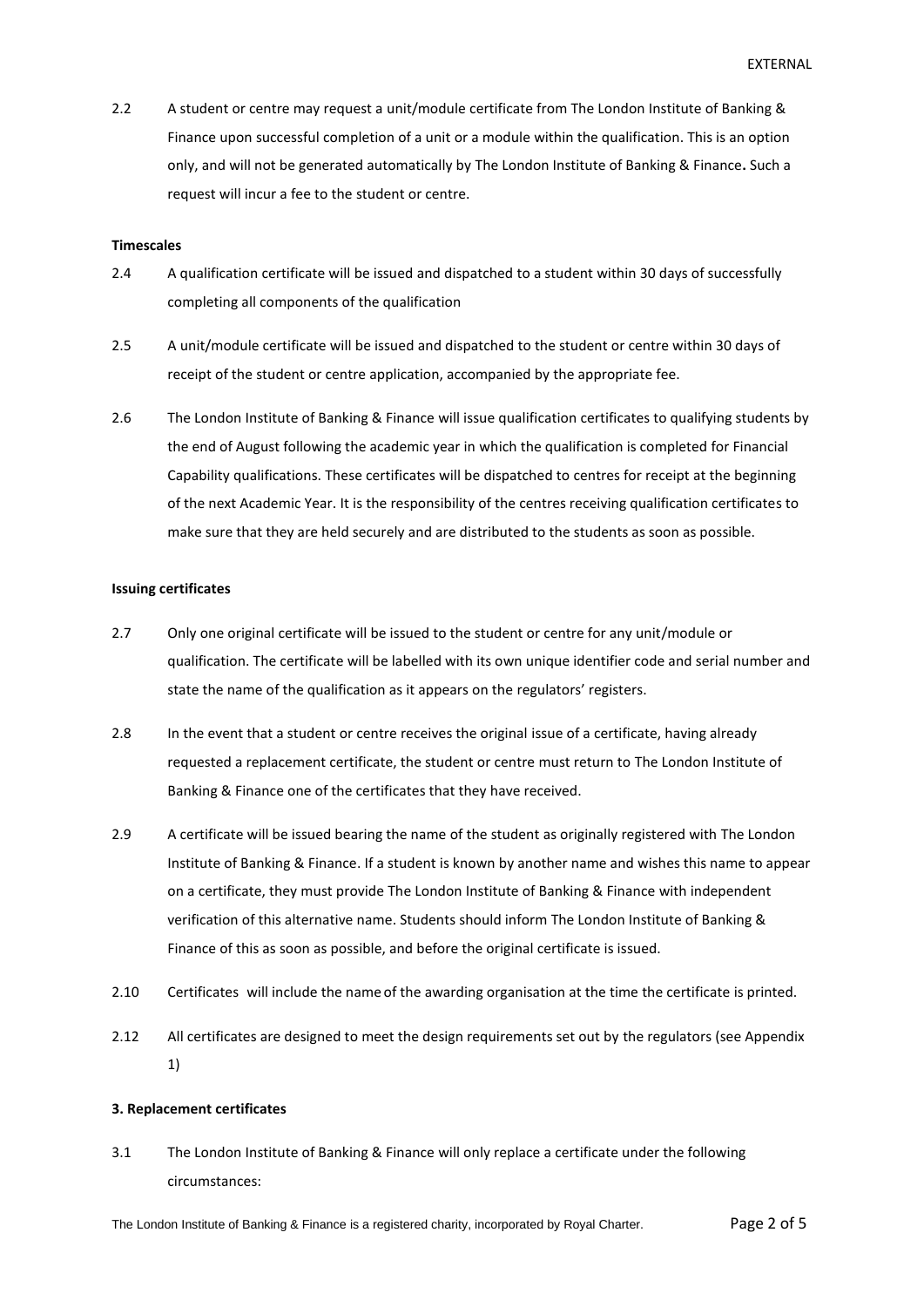- i. The student or centre fails to receive the original certificate.
- ii. The student receives an original certificate that has been damaged in transit.
- iii. The student or centre loses their original certificate. A certificate is defined as lost if it is issued by The London Institute of Banking & Finance and received by the student or centre, but subsequently lost. If the original certificate is subsequently found, the student or centre must return the replacement certificate to The London Institute of Banking & Finance.
- iv. The student or centre receives a certificate containing a production error.
- v. The student changes their name after the original certificate is issued. A student wishing to receive a replacement record of achievement or certificate in their new name must:
	- a. indicate clearly on the application form their new name; and
	- b. include written independent evidence of their new name. Any documents provided in support of a name change must be the original or certified copy.
- 3.2 The issuing of replacement certificates for the two circumstances defined in 3.1, i and ii, is only applicable if the student or centre contacts The London Institute of Banking & Finance and completes the required application form within 60 working days of the relevant certificate issue date. The London Institute of Banking & Finance reserves the right not to replace original certificates once this time period has elapsed or for reasons specified in 3.7, below.
- 3.3 Replacement certificates will be issued by The London Institute of Banking & Finance at the earliest opportunity, and upon receipt of the original certificate, if the original certificate is still available.
- 3.4 A student or centre requesting the replacement of an original certificate will be required to complete a[n application form.](http://www.libf.ac.uk/docs/default-source/cpq/exam-booking-and-information/record-of-achievement-and-certificate-re-issue-form.pdf?sfvrsn=2) The application form must include a statement confirming the status of the original certificate, ie lost, damaged, etc, describing in as much detail as possible the circumstances of their need for a replacement certificate. The London Institute of Banking & Finance will not accept verbal requests for replacement certificates. The application form must be accompanied by a fee, where appropriate.
- 3.5 Provided that the appropriate conditions for the replacement of a certificate have been met, a replacement certificate will be issued by The London Institute of Banking & Finance within 30 working days of receipt of the request for a replacement.
- 3.6 A replacement certificate issued by The London Institute of Banking & Finance is labelled with its own unique identifier code and unique serial number, which is different from the original certificate number. Each replacement certificate is marked 'Replacement' at the bottom of the certificate.
- 3.7 Under normal circumstances, a replacement certificate will be issued when all conditions have been met for its replacement. However, if The London Institute of Banking & Finance consider the request to be unreasonable, fraudulent or potentially damaging to the reputation or security of The London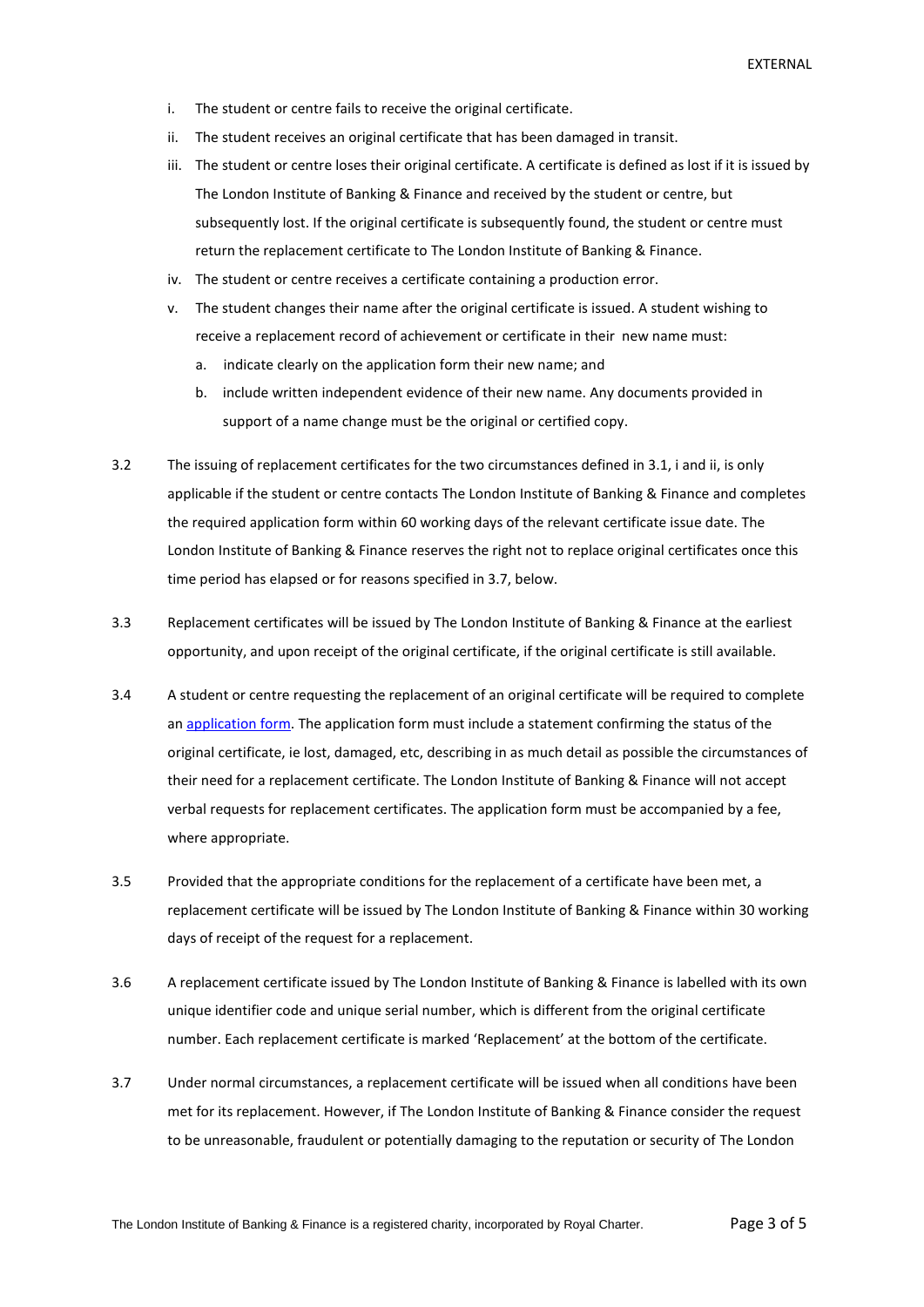Institute of Banking & Finance, the request may be declined. In such an eventuality, The London Institute of Banking & Finance will write to the student giving them grounds for declining the request.

#### **4. False declarations and appeals process**

- 4.1 If either party involved in providing information required for the certification process, inadvertently or otherwise provides information that is false, The London Institute of Banking & Finance will revoke any such certificates.
- 4.2 The London Institute of Banking & Finance will investigate how the inaccuracies have occurred in the production of the certificate in line with any applicable Student Malpractice Policies.

#### **5. Monitoring and evaluation of the Certification Policy and Procedures**

- 5.1 The London Institute of Banking & Finance maintains records of all original and replacement certificates that it issues*.*
- 5.2 The policy and the procedures are also subject to regular monitoring and review by The London Institute of Banking & Finance and are formally approved.
- 5.3 The London Institute of Banking & Finance is subject to regulation by the qualifications regulatory authorities, Ofqual, Qualifications Wales and CCEA, as a recognised awarding organisation.